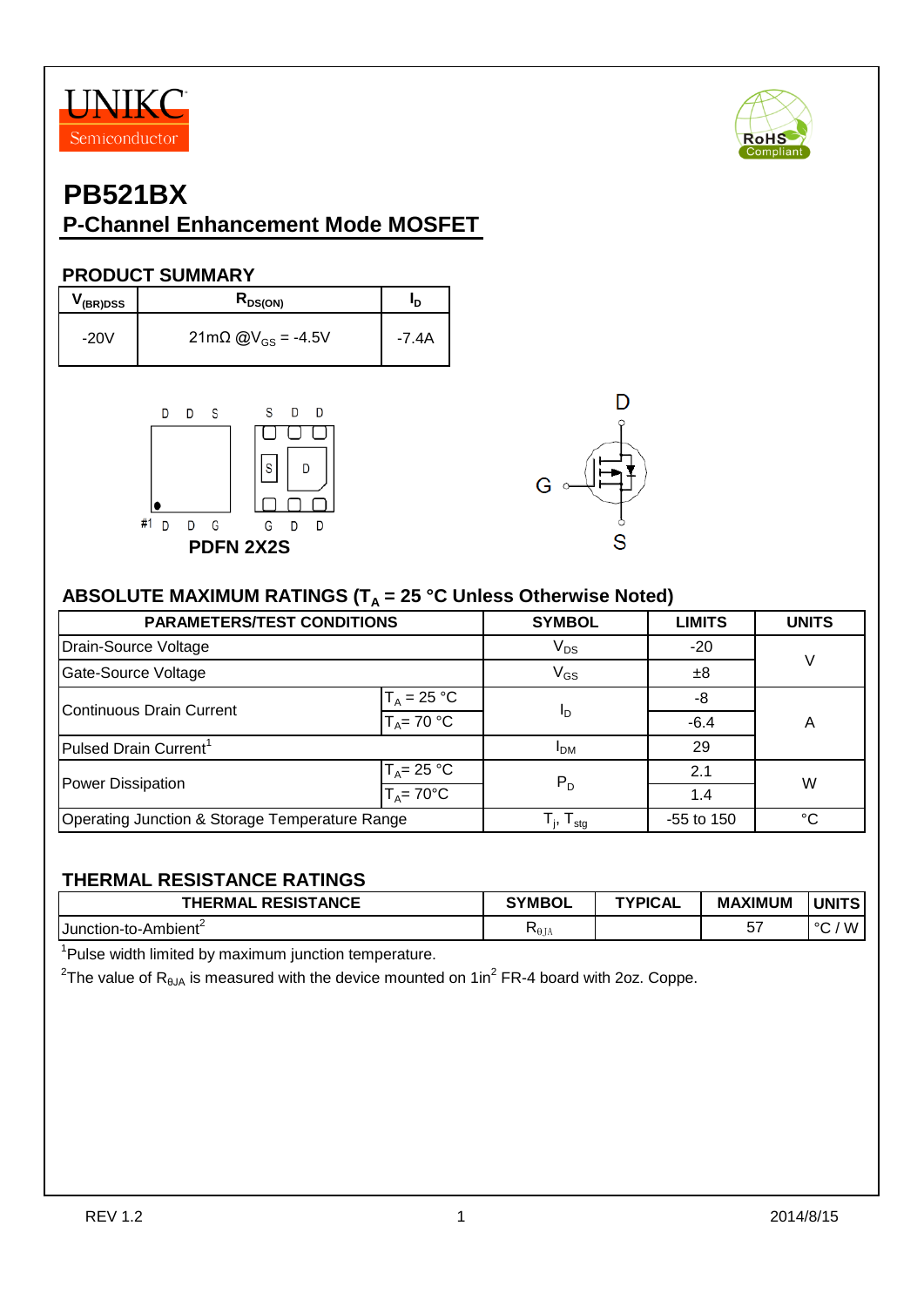



### **ELECTRICAL CHARACTERISTICS (T<sup>J</sup> = 25 °C, Unless Otherwise Noted)**

|                                                                      | <b>SYMBOL</b>                           | <b>TEST CONDITIONS</b>                                                  |            | <b>LIMITS</b> |            |              |  |
|----------------------------------------------------------------------|-----------------------------------------|-------------------------------------------------------------------------|------------|---------------|------------|--------------|--|
| <b>PARAMETER</b>                                                     |                                         |                                                                         | <b>MIN</b> | <b>TYP</b>    | <b>MAX</b> | <b>UNITS</b> |  |
| <b>STATIC</b>                                                        |                                         |                                                                         |            |               |            |              |  |
| Drain-Source Breakdown Voltage                                       | $V_{(BR)DSS}$                           | $V_{GS} = 0V$ , $I_D = -250 \mu A$                                      | $-20$      |               |            | $\vee$       |  |
| Gate Threshold Voltage                                               | $\mathsf{V}_{\mathsf{GS}(\mathsf{th})}$ | $V_{DS} = V_{GS}$ , $I_D = -250 \mu A$                                  | $-0.45$    | $-0.6$        | $-0.85$    |              |  |
| Gate-Body Leakage                                                    | $I_{GSS}$                               | $V_{DS} = 0V$ , $V_{GS} = \pm 8V$                                       |            |               | ±100       | nA           |  |
| Zero Gate Voltage Drain Current                                      | $I_{\text{DSS}}$                        | $V_{DS}$ = -16V, $V_{GS}$ = 0V                                          |            |               | $-1$       | μA           |  |
|                                                                      |                                         | $V_{DS}$ = -10V, $V_{GS}$ = 0V, $T_J$ = 55°C                            |            |               | $-10$      |              |  |
|                                                                      |                                         | $V_{GS} = -1.8 V, I_D = -1A$                                            |            | 24            | 40         |              |  |
| Drain-Source On-State<br>Resistance <sup>1</sup>                     | $R_{DS(ON)}$                            | $V_{GS}$ = -2.5V, $I_D$ = -2A                                           |            | 19            | 28         | $m\Omega$    |  |
|                                                                      |                                         | $V_{GS} = -4.5V$ , $I_D = -2.5A$                                        |            | 15            | 21         |              |  |
| Forward Transconductance <sup>1</sup>                                | $g_{fs}$                                | $V_{DS}$ = -10V, $I_D$ = -2.5A                                          |            | 21            |            | S            |  |
|                                                                      |                                         | <b>DYNAMIC</b>                                                          |            |               |            |              |  |
| Input Capacitance                                                    | $C_{iss}$                               |                                                                         |            | 1727          |            | pF           |  |
| Output Capacitance                                                   | $\mathbf{C}_{\text{oss}}$               | $V_{GS} = 0V$ , $V_{DS} = -10V$ , f = 1MHz                              |            | 179           |            |              |  |
| Reverse Transfer Capacitance                                         | $C_{\text{rss}}$                        |                                                                         |            | 155           |            |              |  |
| Gate Resistance                                                      | R <sub>g</sub>                          | $V_{GS} = 0V$ , $V_{DS} = 0V$ , f = 1MHz                                |            | 10            |            | Ω            |  |
| Total Gate Charge <sup>2</sup>                                       | $\mathsf{Q}_{\mathsf{g}}$               | $V_{DS}$ = -10V, $V_{GS}$ = -4.5V,<br>$I_D = -2.5A$                     |            | 21            |            | nC           |  |
| Gate-Source Charge <sup>2</sup>                                      | $Q_{gs}$                                |                                                                         |            | 1.8           |            |              |  |
| Gate-Drain Charge <sup>2</sup>                                       | $\mathsf{Q}_{\mathsf{gd}}$              |                                                                         |            | 4.9           |            |              |  |
| Turn-On Delay Time <sup>2</sup>                                      | $t_{d(0n)}$                             |                                                                         |            | 28            |            |              |  |
| Rise Time <sup>2</sup>                                               | $t_{r}$                                 | $V_{DD} = -10V$                                                         |            | 21            |            | nS           |  |
| Turn-Off Delay Time <sup>2</sup>                                     | $t_{d(\text{off})}$                     | $I_D \approx -2.5A$ , $V_{GEN} = -4.5V$ , $R_G = 6\Omega$               |            | 81            |            |              |  |
| Fall Time <sup>2</sup>                                               | $t_{f}$                                 |                                                                         |            | 48            |            |              |  |
|                                                                      |                                         | SOURCE-DRAIN DIODE RATINGS AND CHARACTERISTICS (T <sub>J</sub> = 25 °C) |            |               |            |              |  |
| <b>Continuous Current</b>                                            | $I_{\rm S}$                             |                                                                         |            |               | $-1.7$     | A            |  |
| Forward Voltage <sup>1</sup>                                         | $V_{SD}$                                | $I_F = -2.5A$ , $V_{GS} = 0V$                                           |            |               | $-1.2$     | $\vee$       |  |
| Reverse Recovery Time                                                | $t_{rr}$                                | $I_F = -2.5A$ , dl <sub>F</sub> /dt = 100A / $\mu$ S                    |            | 35            |            | nS           |  |
| Reverse Recovery Charge                                              | $Q_{rr}$                                |                                                                         |            | 18            |            | nC           |  |
| $1\overline{D}$ ulse test : Dulse Width < 300 uses. Duty Cycle < 204 |                                         |                                                                         |            |               |            |              |  |

'Pulse test : Pulse Width  $\leq 300$   $\mu$ sec, Duty Cycle  $\leq 2\%$ .

<sup>2</sup>Independent of operating temperature.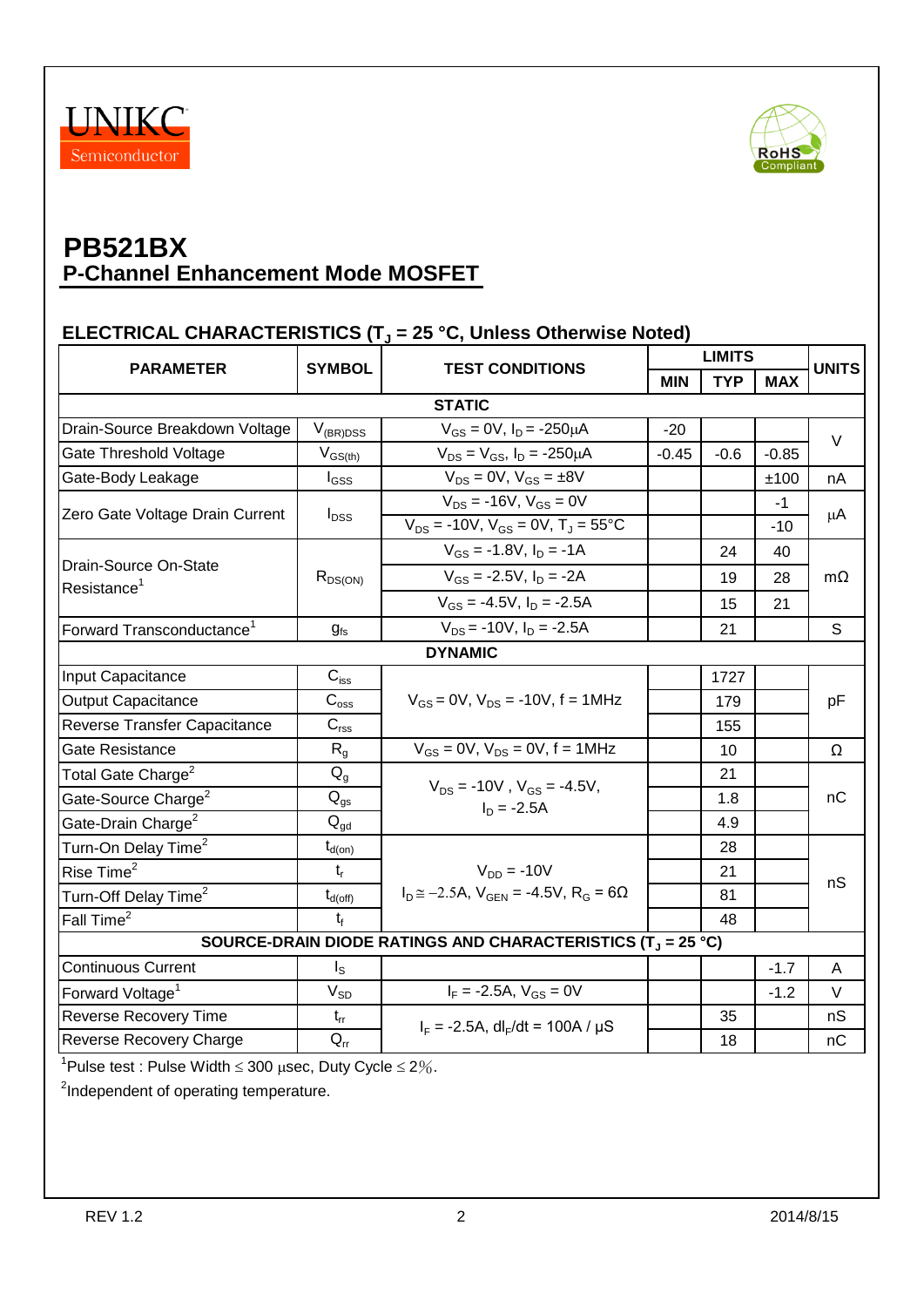



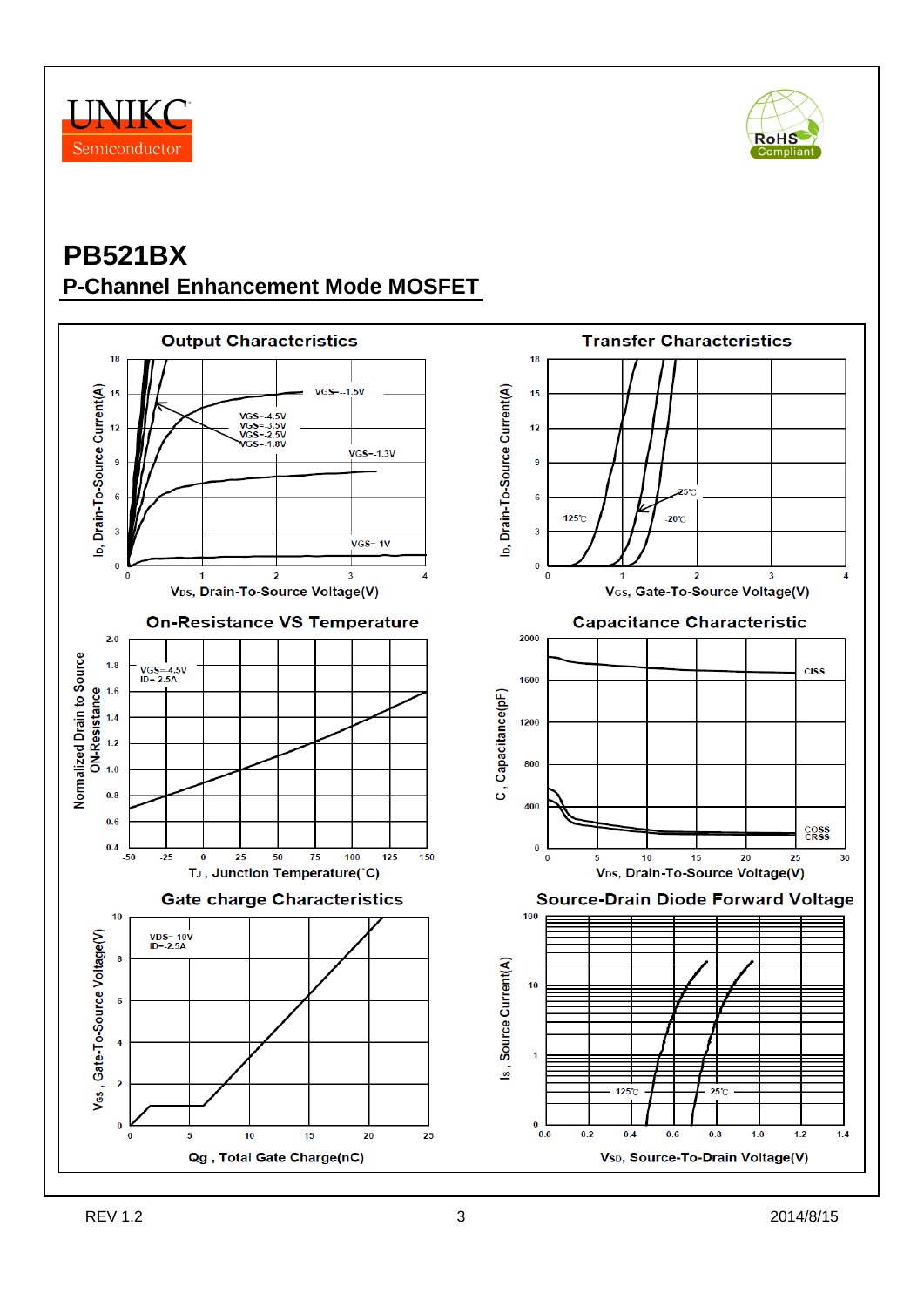